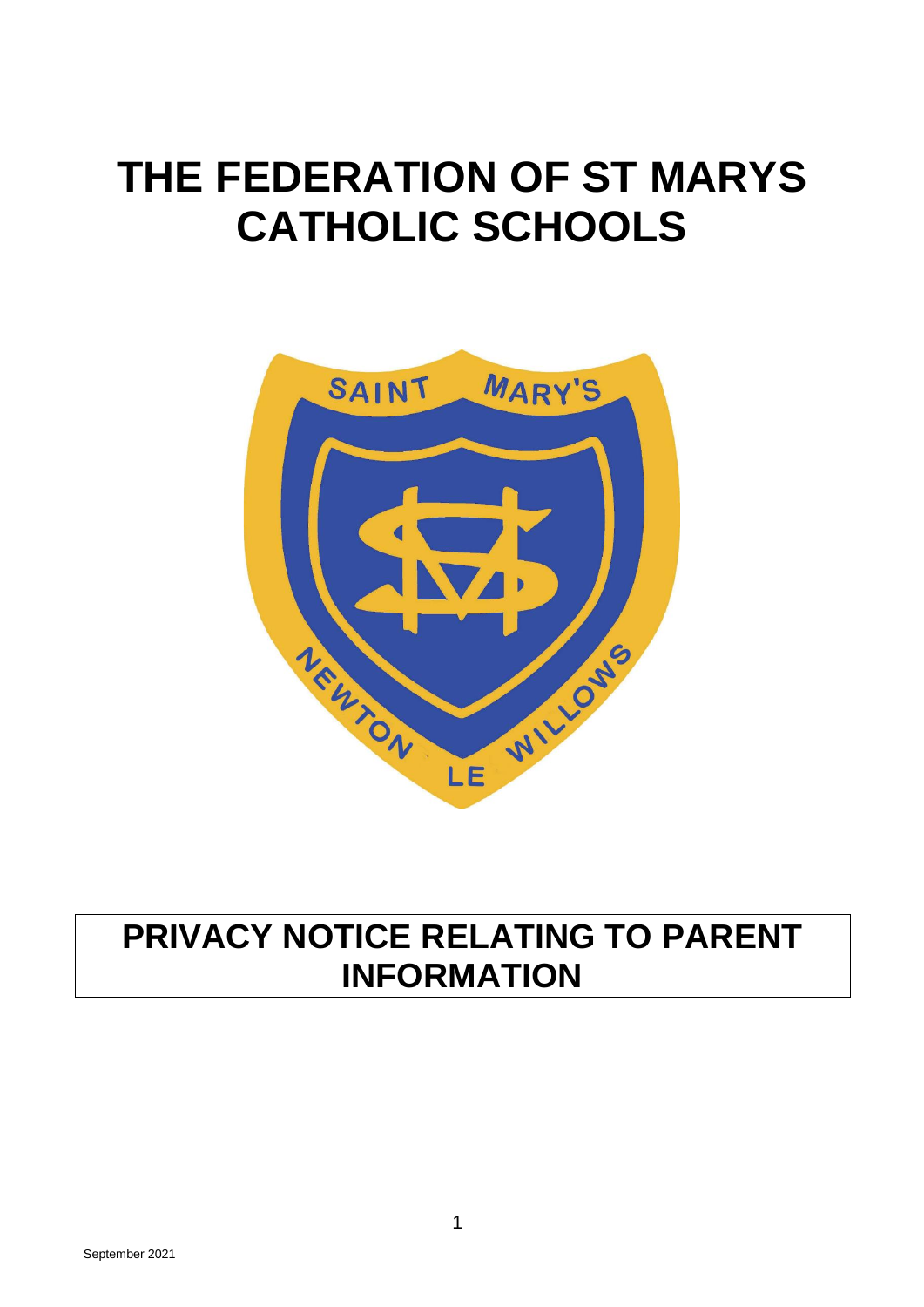### **PRIVACY NOTICE RELATING TO PARENT INFORMATION**

#### **What is the purpose of this Notice?**

This is our school's Privacy Notice which is intended to provide you with information about how and why we process parent information. It is also intended to provide you with other information which is required under the UK General Data Protection Regulation (the retained EU law version of the General Data Protection Regulation (EU) 2016/679) (GDPR) and the Data Protection Act 2018 (DPA). The GDPR and DPA contain the key laws relating to data protection.

It is important to the school, and a legal requirement, that we are transparent about how we process parent information. As a school that processes parent information, we are known as a "data controller." This means that we collect and use personal information for specified purposes which this Privacy Notice has been designed to tell you about.

# **The Data Protection Officer**

The school has an appointed Data Protection Officer (DPO), HY Education, who can be contacted in writing at HY Education, 3 Reed House, Hunters Lane, Rochdale, OL16 1YL or by telephone on 0161 543 8884 or by email [\(DPO@wearehy.com\)](mailto:DPO@wearehy.com). The DPO is responsible for dealing with data protection issues within the school and you can contact the DPO should you wish to discuss any issues or concerns that you have about data protection.

#### **What categories of parent information do we collect?**

The types of parent information that we collect include:

- Parent names
- Date of birth
- Unique National Insurance number
- Contact details
- Photographs
- CCTV

We may also receive information from our Local Authority, other schools and the DfE.

# **What is the purpose of us collecting and using parent information?**

The purposes for which the school collects personal information are as follows:-

- To communicate with parents/carers about their child
- Monitor and report on pupil process
- To provide appropriate pastoral care
- For health and safety purposes
- To address safeguarding concerns
- To receive government funding
- On site safety and security purposes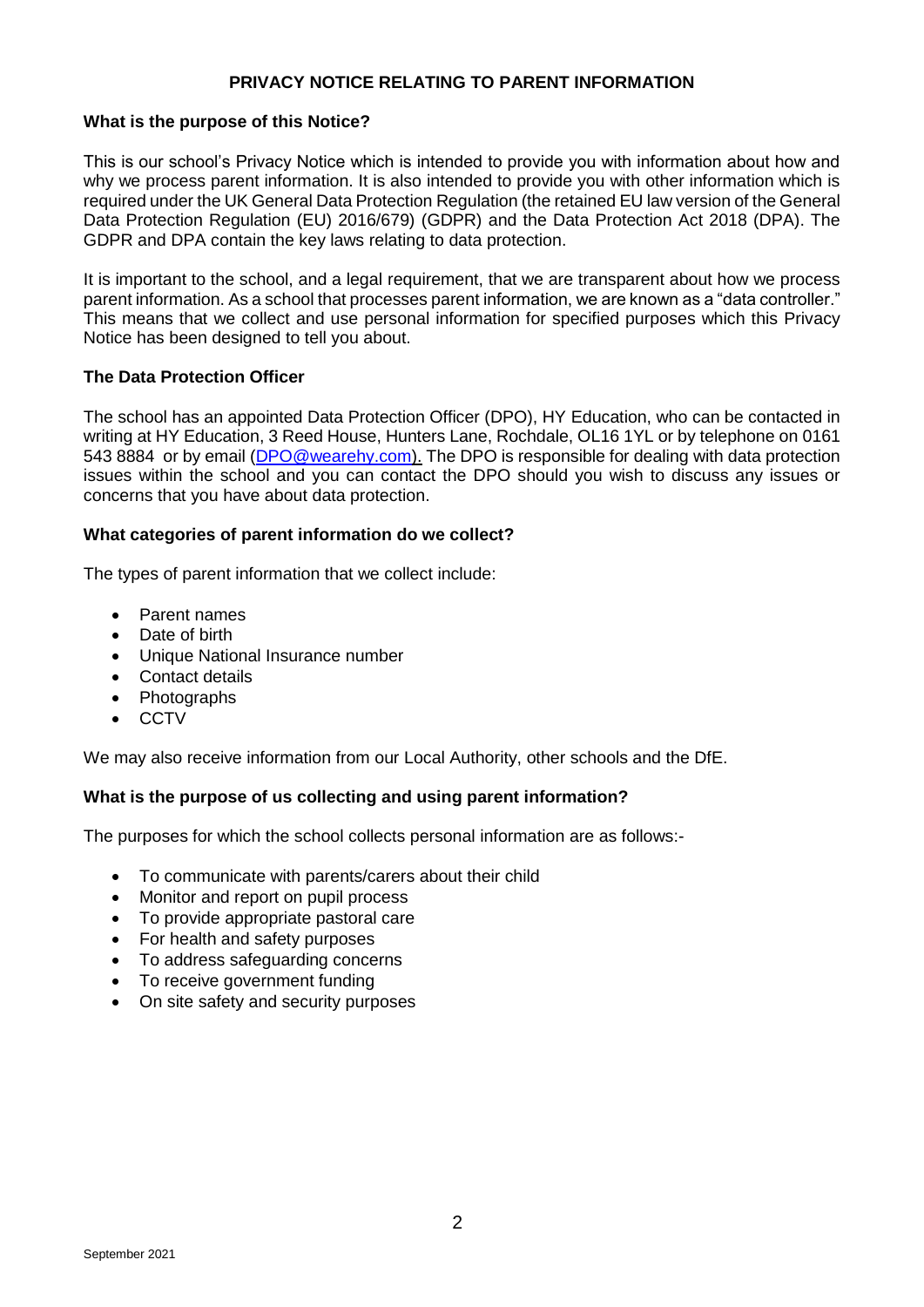# **Why is it lawful to collect this parent information?**

As a school, we are subject to a wide range of laws which we must comply with, including maintaining contact with individuals with parental responsibility for our pupils. To comply with these laws, we only process personal information as far as is necessary to meet those obligations. We also process some of the information described in this privacy notice to carry out public tasks vested in us to effectively manage the school.

Some types of personal information are regarded as more sensitive under the GDPR and referred to as being a 'special category' of personal information. We are unlikely to process this type of information in relation to parents.

# **Who will we share parent information with?**

Those who we may share parent information with include the following:-

- Our local authority
- The Department for Education (DfE)
- Other education providers
- Multi-agency partners
- Professional advisors
- Service providers who provide IT and communication tools

#### **The Department for Education**

The Department for Education (DfE) collects personal data from educational settings and local authorities via various statutory collections. We are required to share information with the Department for Education (DfE) either directly or via our local authority for the purpose of those data collections, under:

Section 3 of The Education (Information About Individual Pupils) (England) Regulations 2013.

All data is transferred securely and held by DfE under a combination of software and hardware controls, which meet the current government security policy framework.

For more information, please see 'How Government uses your data' section.

# **Local Authorities**

We may be required to share information about parents with the local authority to ensure that they can conduct their statutory duties under the Schools Admission Code, including conducting Fair Access Panels.

#### **How long will we hold parent information for?**

We will hold parent information for a period of time specified by law and as detailed within our retention policy. For more information, please contact the DPO.